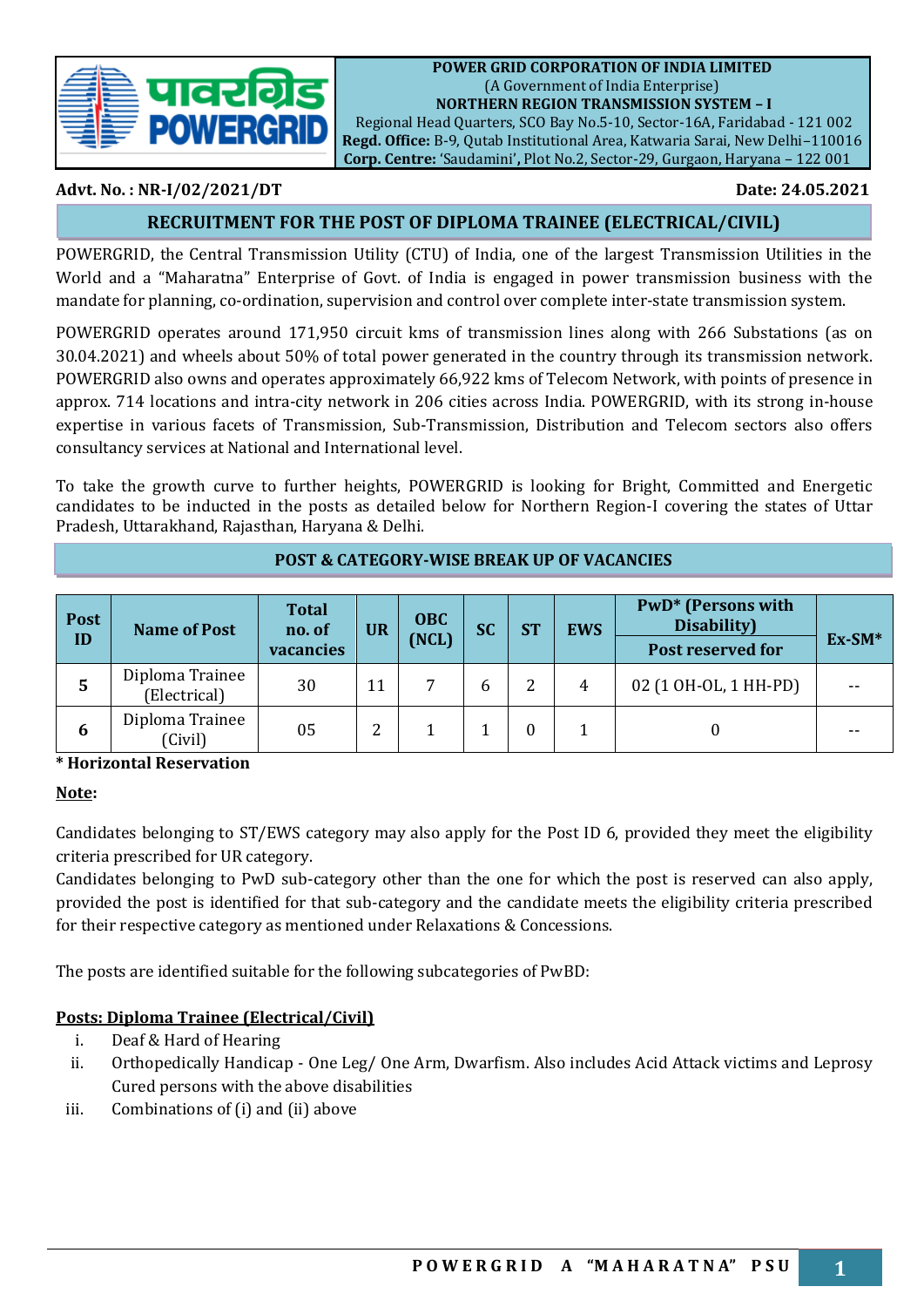

#### **Post ID Name of**  ame of **Qualification Research Age in the United States (Asian Post ) and Maximum Age <br>Post (As on 15.06.202 (As on 15.06.2021)** 5 Diploma Trainee (Electrical) Full Time Regular 3 Years Diploma from recognized Technical Board/ Institute with minimum 70% marks for General / OBC(NCL) / EWS candidates and pass marks for SC/ST/PWD. Higher technical qualification like B.Tech/B.E/M.Tech/M.E etc **with or without Diploma is not allowed** Electrical/ Electrical (Power)/ Electrical and Electronics/ Power Systems Engineering/ Power Engineering (Electrical) 27 years for General/EWS 30 years for OBC(NCL) 32 years for SC/ST 6 Diploma **Trainee** (Civil) Full Time Regular 3 Years Diploma from recognized Technical Board/ Institute with minimum 70% marks for General/OBC(NCL)/EWS/ ST candidates and pass marks for SC candidates. Higher technical qualification like B.Tech/B.E/M.Tech/M.E etc **with or without Diploma is not allowed** Civil Engineering 27 years for General/ST/EWS 30 years for OBC(NCL) 32 years for SC

Eligible candidates may note that **"Recruitment of Diploma Trainees are conducted on regional basis against requirement of concerned regions. Hence, candidates joining in such positions in regions are not entitled for inter-region transfer request."**

# **RELAXATIONS & CONCESSIONS**

**1.** Reservation/Relaxation/Concession for SC/ST/OBC(NCL)/EWS/PwD/Ex-Servicemen/J&K Domicile/Victims of Riots candidates shall be given as per Government of India guidelines as detailed below –

| <b>For Posts Reserved for various categories</b> |                    |                                                                                                                                |                                                              |                                   |  |  |
|--------------------------------------------------|--------------------|--------------------------------------------------------------------------------------------------------------------------------|--------------------------------------------------------------|-----------------------------------|--|--|
| Sl.<br>No.                                       | Category           | Age-relaxation permissible<br>beyond the upper age limit                                                                       | Relaxation in %age of<br>marks in essential<br>qualification | Concession in<br>application fees |  |  |
| 1                                                | OBC (NCL)          | 03 years                                                                                                                       | No Relaxation                                                | Not Exempted                      |  |  |
| 2                                                | SC/ST              | 05 years                                                                                                                       | Pass                                                         | Exempted                          |  |  |
| 3                                                | EWS                | No Relaxation                                                                                                                  | No Relaxation                                                | Not-Exempted                      |  |  |
| 4                                                | $Ex-SM - (UR/EWS)$ | 3 years after deduction of<br>military<br>the<br>service<br>rendered from the actual<br>age                                    | No Relaxation                                                | Exempted                          |  |  |
| 5                                                | $Ex-SM - OBC(NCL)$ | 6 years $(3 \text{ years} + 3 \text{ years})$<br>after deduction of the<br>military service rendered<br>from the actual age.   | No Relaxation                                                | Exempted                          |  |  |
| 6                                                | $Ex-SM - SC/ST$    | 8 years $(5 \text{ years} + 3 \text{ years})$<br>deduction of the<br>after<br>military service rendered<br>from the actual age | Pass                                                         | Exempted                          |  |  |

# **JOB SPECIFICATION**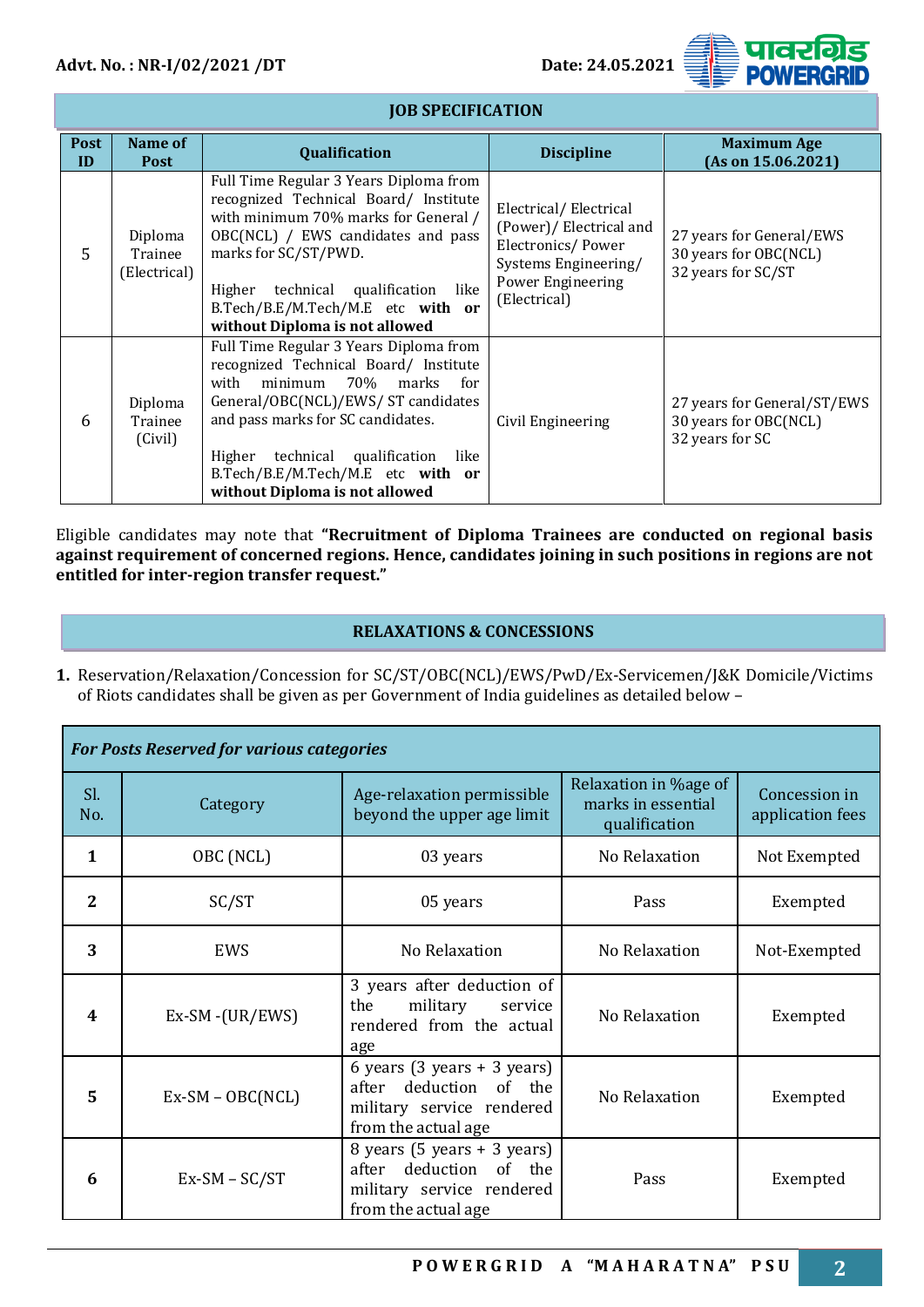

| 7         | PwD-(UR/EWS)                                                                                                                                                                             | 10 years                      |          | Pass          | Exempted     |  |  |               |              |
|-----------|------------------------------------------------------------------------------------------------------------------------------------------------------------------------------------------|-------------------------------|----------|---------------|--------------|--|--|---------------|--------------|
| 8         | PwD-OBC(NCL)                                                                                                                                                                             | $10+3$ Years                  |          | Pass          | Exempted     |  |  |               |              |
| 9         | PWD(SC/ST)                                                                                                                                                                               | $10+5$ Years                  |          | Pass          | Exempted     |  |  |               |              |
| 10        | Candidates who had ordinarily been domiciled in the State of J&K during the period from $1st$ Jan, 1980<br>to 31 <sup>st</sup> Dec., 1989 OR Children and dependent of Victims of Riots. |                               |          |               |              |  |  |               |              |
| 10<br>(a) | UR/EWS                                                                                                                                                                                   | 5 years                       |          | No Relaxation |              |  |  |               |              |
| 10<br>(b) | OBC (NCL)                                                                                                                                                                                | $(5+3) = 8$ years             |          |               |              |  |  | No Relaxation | Not Exempted |
| 10<br>(c) | SC/ST                                                                                                                                                                                    | $(5+5) = 10$ years            |          | Pass          | Exempted     |  |  |               |              |
|           | For Posts Not reserved for OBC (NCL), SC, ST & Ex-SM, PWD, EWS                                                                                                                           |                               |          |               |              |  |  |               |              |
| 11        | ST candidates applying for<br>Post ID <sub>6</sub>                                                                                                                                       | No Relaxation                 |          | No Relaxation | Exempted     |  |  |               |              |
| 12        | EWS candidates applying<br>for Post ID 6                                                                                                                                                 | No Relaxation                 |          | No Relaxation | Not-Exempted |  |  |               |              |
| 13        | PwD candidates applying<br>for Post ID 6                                                                                                                                                 | UR/ST/SC/<br>OBC(NCL)/E<br>WS | 10 years | No Relaxation | Exempted     |  |  |               |              |
| 14        | Ex-SM candidates applying<br>for Post ID 5 & 6                                                                                                                                           | UR/ST/SC/<br>OBC(NCL)/<br>EWS | 3 years  | No Relaxation | Exempted     |  |  |               |              |

**2.** *Persons suffering from not less than 40% of the relevant disability* shall be eligible subject to submission of Disability Certificate issued by a Government Medical Board in the format prescribed by Govt. of India at the time of application as well as interview, if called for.

- **3.** *Reservation/Relaxation/Concession for OBC (NCL) candidates* will be subject to submission of selfattested copy of OBC (NCL) certificate along with NCL Declaration in the format prescribed by the Govt. of India for "Appointment in to Posts under Govt. Of India" from a competent authority at the time of application as well as interview, if called for.
- **4.** *Reservation/ Relaxation/Concession for SC candidates* will be subject to submission of self-attested copy of SC certificate in the format prescribed by the Govt. of India issued by the competent authority at the time of application as well as interview, if called for.
- **5.** *Reservation and Relaxation for EWS* will be subject to submission of a copy of the latest Income and Asset Certificate issued by a Competent Authority at time of application and interview, if called for.
- **6.** *Relaxation/Concession for J&K Domicile/Ex-Servicemen/ Victims of Riots* will be subject to submission of Age relaxation cum Domicile Certificate/Discharge Certificate/Certificate in the prescribed format issued by competent Authority respectively at the time of application as well as interview, if called for.
- **7.** Ex-Servicemen with a minimum of six months continuous service are allowed age relaxation to the extent of the period spent in service plus three years subject to the condition that the resultant age after deducting his period of service from his actual age does not exceed the prescribed age limit by more than three years.
- **8.** Ex-Servicemen applying for civil posts under Ex-Servicemen category has to submit Form of Undertaking as per G.I.Dept.of Per.& Trg., O.M.No.36034/2/91-Estt. (SCT), dated 3-4-1991.
- **9.** Ex-Servicemen applying for civil posts under Ex-Servicemen category has to submit Proforma of Certificate for employed officials as per G.I.Dept.of Per.& Trg., O.M.No.36034/2/91-Estt. (SCT), dated 3-4-1991.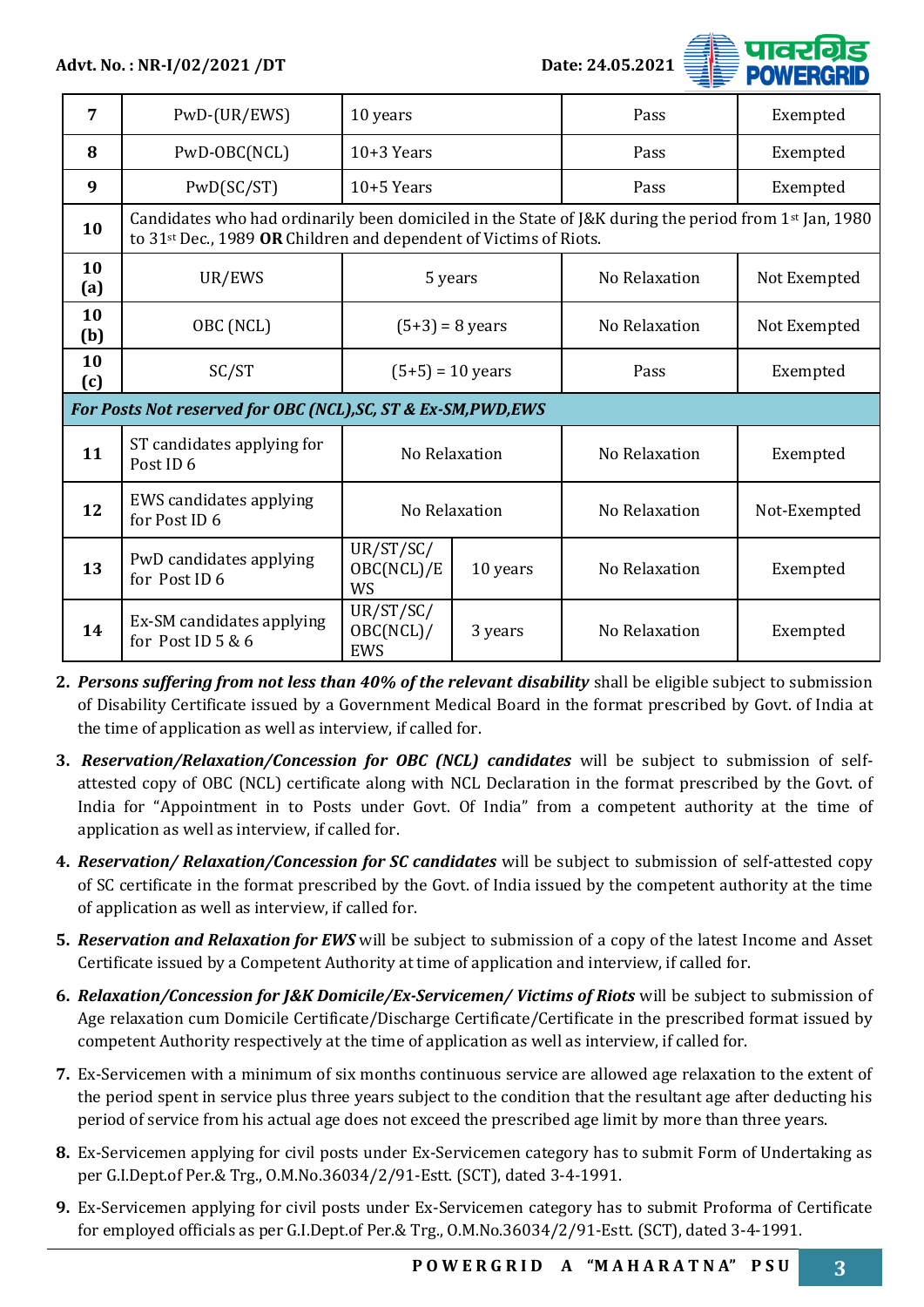

**10.** In case Caste/Category certificate is issued in a language other than Hindi or English, candidates are advised to produce a certified translation of the same in either Hindi or English language at the time of Interview, if called for.

#### **SELECTION PROCESS**

- **1. Selection procedure**: Only Written Test/Computer Based Test shall be conducted.
- **2. Type of Written Test**: The Written Test shall be of Objective type (each question shall have four options) of **two hours duration** consisting of two parts –
	- **(a)** Part-I consists of Technical Knowledge Test/Professional Knowledge Test (TKT/PKT) with **120 questions** having specific questions from respective discipline.
	- **(b)** Part-II consists of Aptitude Test (AT) with **50 questions** on vocabulary, verbal comprehension, quantitative aptitude, reasoning ability, data sufficiency & interpretation, numerical ability etc.

All questions would be MCQ type with 4 options and carry equal weightage (1 mark each). Wrong & multiple answers would result in negative marks of ¼. Candidates shall have the option for appearing in the Written Test in Hindi or English.

#### **3. Qualifying criteria in Written Test**:

| <b>Vacancy</b> | <b>Qualifying criteria in Written Test</b>                 |  |
|----------------|------------------------------------------------------------|--|
| Unreserved     | Minimum of 40% marks subject to at least 30% marks in each |  |
| including EWS  | Part-I & Part-II separately                                |  |
| Reserved       | Minimum of 30% marks subject to at least 25% marks in each |  |
|                | Part-I & Part-II separately                                |  |

#### **4. Empanelment**:

Candidates who have secured at least 40% in UR category including EWS and 30% in reserved category in Written Test shall only be eligible for empanelment.

#### **5. Offer of Appointment**:

The offer of appointment shall be issued to the suitable candidates empanelled in the order of merit and based on the requirement. Appointment of selected candidates will be subject to them being found medically fit in the pre-employment medical examination to be conducted as per POWERGRID norms and standards of medical fitness.

# **TEST CENTRES**

The Computer Based Test shall be held at the following Test Centres:

|  | Delhi |  | Jaipur (Rajasthan) |  | Dehradun (Uttarakhand) |
|--|-------|--|--------------------|--|------------------------|
|--|-------|--|--------------------|--|------------------------|

Candidates will have to choose the test centre nearest to their address for communication and no change will be allowed subsequently. Admission to the test will be on production of Admit Card. **Candidates have to download their Admit Cards through our application portal. Admit Card will not be sent by Post.**  POWERGRID reserves the right to change/cancel test centres depending upon number of candidates / availability of nodes for CBT.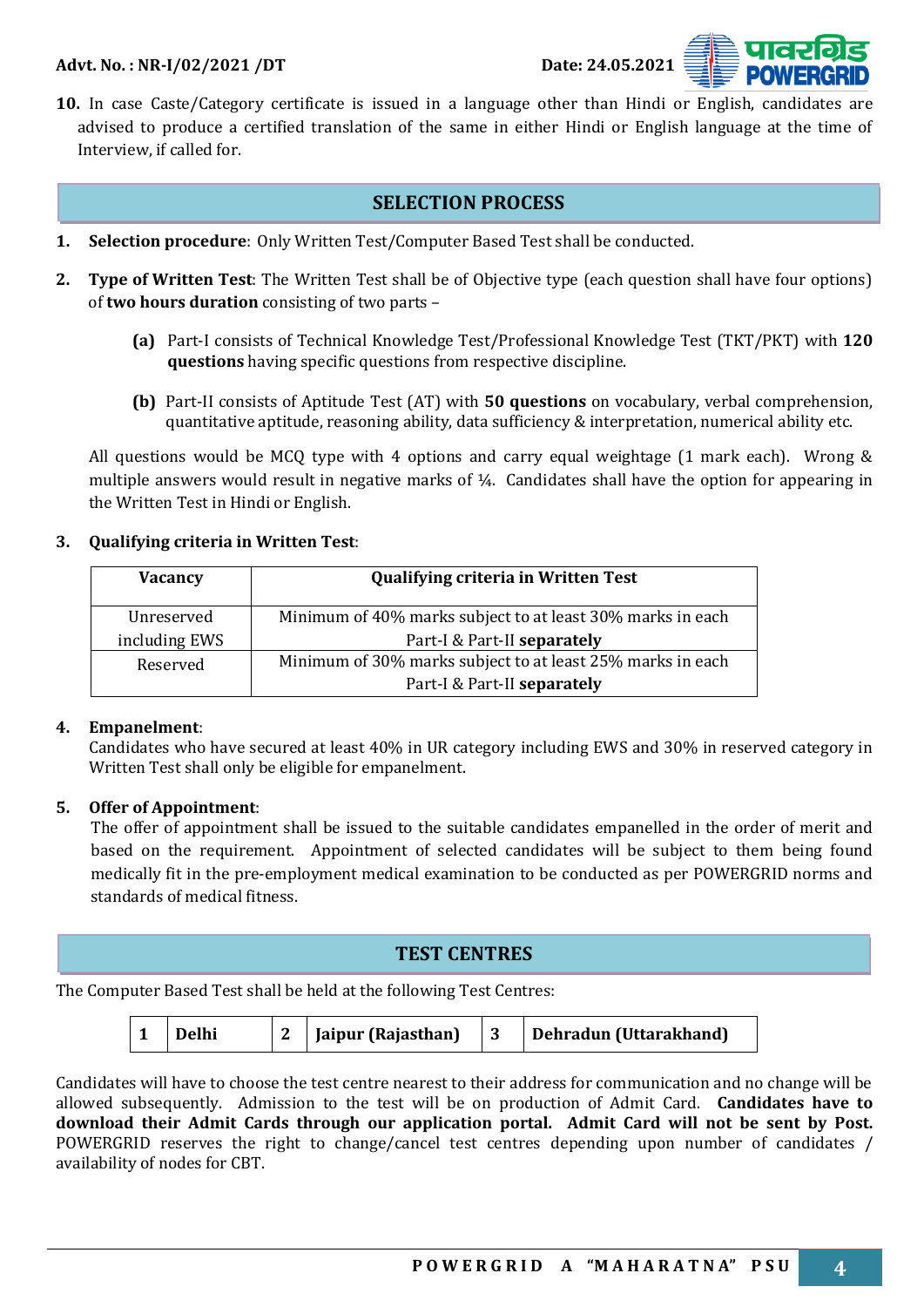

# **HEALTH STANDARDS**

Applicants should have sound health. No relaxation in health standard is allowed. Appointment of selected candidates will be subject to their being found medically fit in the pre-employment medical examination to be conducted as per Norms & Standards of Medical Fitness. Please visit Careers section → Health of our website for details of medical standards.

# **COMPENSATION PACKAGE DURING TRAINING PERIOD AND ON REGULARISATION**

| <b>Stipend during training</b><br><b>Designation &amp; Level on successful</b><br>completion of training period<br>period |                                                              | <b>Basic pay on Regularisation</b>                        |  |
|---------------------------------------------------------------------------------------------------------------------------|--------------------------------------------------------------|-----------------------------------------------------------|--|
| Rs. 27500/- pm                                                                                                            | Junior Engineer Gr-IV at S1 level in<br>Supervisory category | Rs.25000/- in the pay-scale of<br>Rs.25000-117500/- (IDA) |  |

Besides the above, the compensation package also includes IDA, HRA and other allowances, benefits such as monthly conveyance reimbursement, medical facilities, various insurance covers, Performance Related Pay, Leave encashment, CPF, Gratuity and various low interest short/long term advances as per rules in force from time to time.

# **SERVICE AGREEMENT BOND**

Selected candidates shall undergo training for a period of one year. They will be required to execute a Service Agreement Bond as per the following details to successfully complete the training period and thereafter serve the organisation for at least three years:

#### **Service Agreement Bond**

General/OBC (NCL)/EWS candidates: Rs. 2, 50, 000/-, SC/ST/PwD candidates: Rs.1, 25, 000/-

# **APPLICATION FEES**

| Post ID | Posts                              | <b>Non-Refundable Application Fee</b> |  |
|---------|------------------------------------|---------------------------------------|--|
| 5 & 6   | Diploma Trainee (Electrical/Civil) | Rs 300/-                              |  |

#### **SC/ST/PwD/Ex-SM/Departmental candidates need not pay the Application Fee regardless of the post being reserved for them or not.**

# **HOW TO APPLY**

- **1.** Interested eligible candidates should apply only through On-line Registration System of POWERGRID. To apply logon to http:/[/www.powergrid.in](http://www.powergrid.in/) → Careers section → Job Opportunities → Openings → Regional Openings → Northern Region-1, Delhi Recruitment and then *"Recruitment for the post of Diploma Trainee (Electrical/Civil) in NR-I-2021". No* **other means/ mode of application shall be accepted**. POWERGRID will not be responsible for bouncing back of any email sent to the candidate.
- **2.** Before registering and submitting their applications on the website, the candidate should possess a Valid Self E-mail ID, Alternate E-mail ID and Mobile number.
- **3.** Candidates are advised to upload the following documents while submitting online application in the space earmarked in the on-line application:
	- a) Scanned copy of recent passport size color photograph max. (50kb) in **.JPG format**
	- b) Scanned copy of signature max (30kb) in **.JPG format**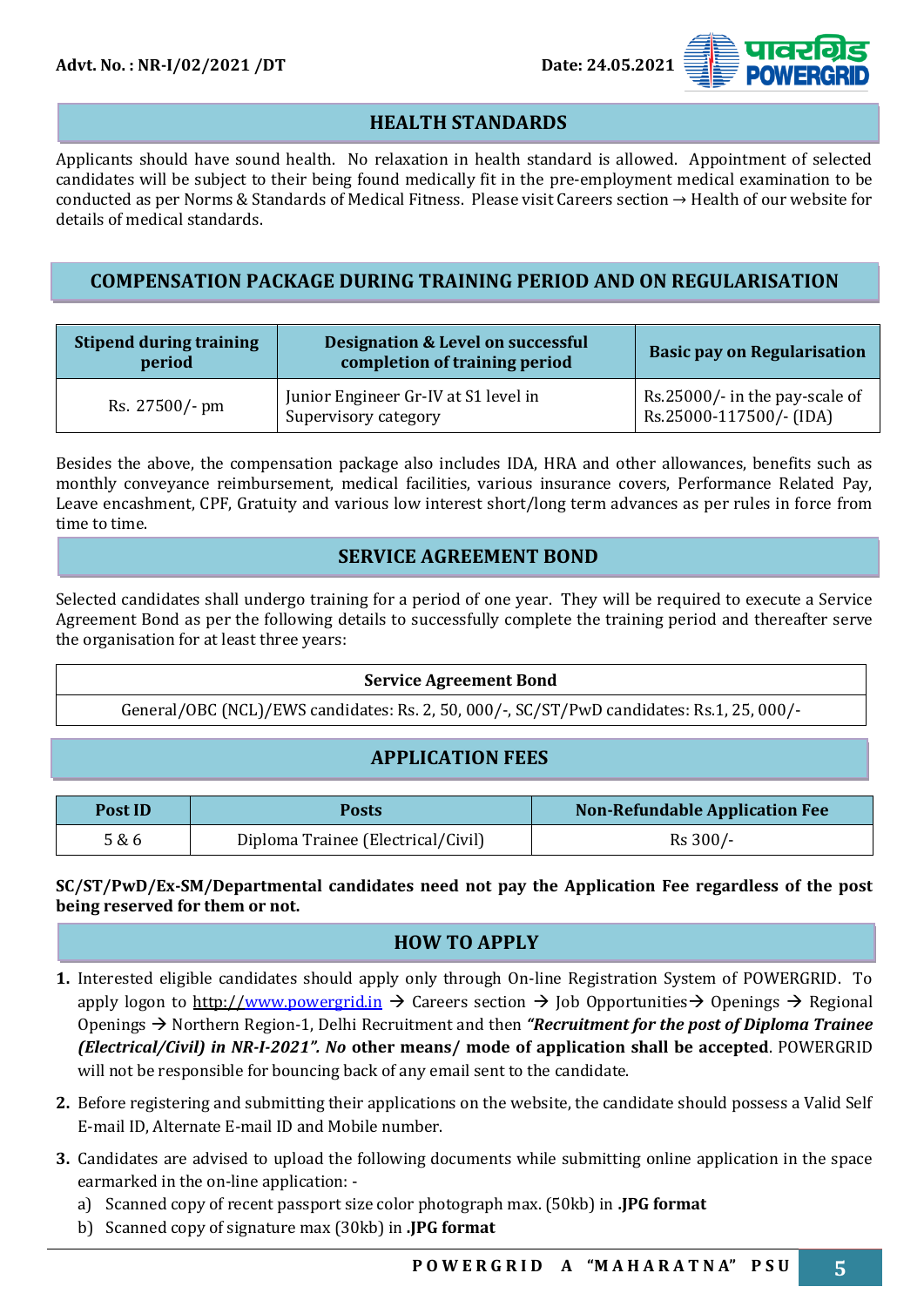

- c) Date of Birth Proof: Matric/ Birth Certificate (wherein DOB is mentioned) (max 1MB) in **.pdf format**
- d) Qualification Certificate (Diploma/ Degree) along with Mark Sheets of all years/semesters (max. 10MB) along with Proof of norms adopted by the University/ Institute to convert CGPA/OGPA/DGPA into percentage (if applicable) (**all Qualification Certificate & Mark Sheets are required to be scanned in .pdf format)**
- e) Candidates working in Govt./ PSU are required to apply through proper channel and need to upload "No Objection Certificate" from the present employer in **.pdf format**.
- f) Caste Certificate in the prescribed GOI format issued by Competent Authority (if applicable) (max. 1MB) in **.pdf format**
- g) Disability Certificate in the prescribed GOI format issued by Competent Authority (if applicable) (max. 1MB) in **.pdf format**
- h) Ex-Serviceman Discharge Certificate, **Undertaking and Proforma of Certificate for Employed Officials** in case of Ex-Servicemen in the prescribed format (if applicable ) (max. 1MB) in **.pdf format**
- i) Domicile cum Age relaxation certificates for Candidates from J&K State/ Riots Victim in the prescribed GOI format issued by Competent Authority (if applicable) (max. 1MB) in **.pdf format**
- j) Employment Exchange Registration Certificate/ Receipt (if applicable) (1MB) in **.pdf format**.
- **4.** Applicants are advised to take a print out of the submitted online application and note down the user ID and password generated at the time of online registration. On further announcement of dates for the written test, the eligible candidates shall download Admit cards from the POWERGRID website for appearing in the screening test. In case the candidate qualifies the written test and is called for further verification process then at that time the candidate is required to produce the above uploaded documents in original.
- **5.** Information regarding this recruitment process shall be made available in the career section of POWERGRID website. Applicants are advised to check the website periodically for updates.

# *6. Payment of Application Fees:*

- ➢ After successful completion of registration candidates shall receive an email with details of their Login ID, Password and other information. Candidate is required to login to career page through candidate login link available on job opportunities section (**Go to Careers> Job Opportunities>Openings> Regional Openings > Concerned advertisement & candidate login link**).
- $\triangleright$  A button shall be available on the login page which will guide the candidate to payment gateway. Candidate will be automatically directed to payment gateway website and return back to POWERGRID website automatically on completion of transaction.
- ➢ Online payment can be made through Credit Card, Debit Card, Net Banking.
- $\triangleright$  If the transaction is successful, the online payment button will disappear and transaction confirmation will appear. If the transaction fails and the amount is deducted, the candidates will have to wait for 2 hours to check any update in status on his/ her candidate login home page. In case of no change, he/ she will have to send mail stating the issue and quoting his/ her POWERGRID Registration No. Payment once done cannot be refunded. Hence candidates are advised not to wait till last date for submission of application or payment of fees.
- **7.** CANDIDATES ARE **NOT REQUIRED TO FORWARD** THE HARD COPIES OF APPLICATION TO POWERGRID**.**
- **8. Also, candidates should keep the following documents ready with themselves for any future requirement. (***Self-attested copies***):**
	- a) Copy of online generated resume
	- b) Documents related to Essential Qualification (Passing Certificate & Mark sheets.)
	- c) Documents related to Other Qualifications (Passing Certificate and Mark sheets)
	- d) Proof of norms adopted by the University/ Institute to convert CGPA/OGPA/DGPA into percentage.
	- e) Proof of Date of Birth (X class certificate/ Birth Certificate)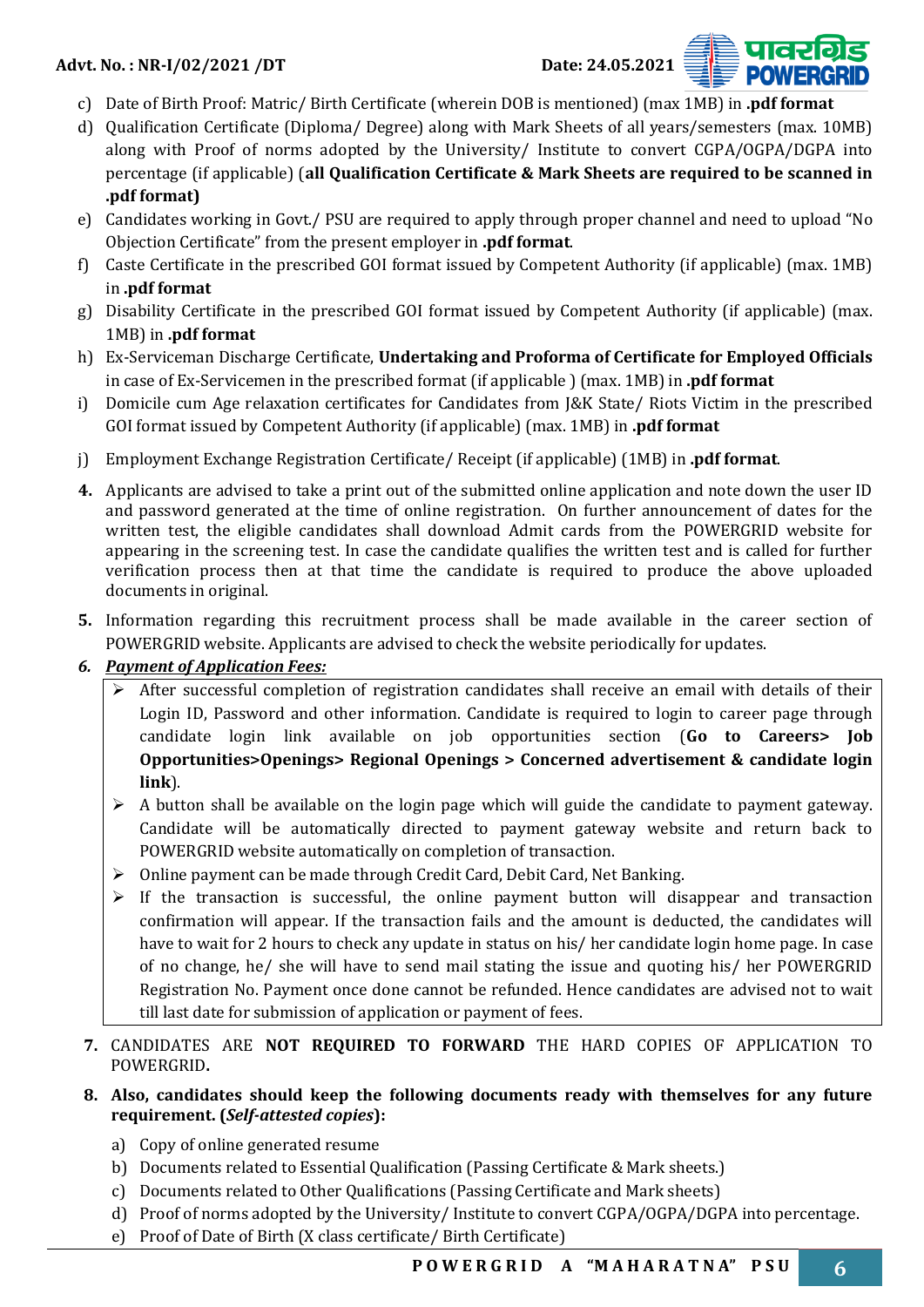- f) Caste (SC/ST/OBC-NCL/EWS) Certificate for claiming Reservation/ Relaxation/concessions (as applicable)
- g) Discharge Certificate (If applicable)
- h) Disability Certificate (If applicable)
- i) Any other relevant document

# **Candidate will have to bring these documents along with original for verification at the time of Document verification / Medical/ Joining, if called for.**

- f) Candidates should submit only single application for a post and application once submitted cannot be altered. A valid e-mail ID is essential for submission of the online application. POWERGRID will not be responsible for bouncing of any e-mail sent to the candidates.
- g) Candidates are advised to make a note of their e-mail ID as entered in the application form and Registration Number generated at the top right hand corner of the 'Resume'. These would be required for accessing information through candidate login during the later stage of the recruitment process.
- h) Once applied, the applicants are advised to check the web site as well as their registered e-mail regularly for any updates.
- **9.** The admit card indicating Roll Number, Name of the allocated Test Center and guidelines for the test will be made available on our website to the candidates found apparently eligible based on the online data only. The candidate has to download his/her Admit card, Test Guidelines etc. for appearing in the test from the website only. **Please note that the admit card will not be sent by post**.
- **10.** All information regarding this recruitment will be made available on the website: http://www.powergrid.in and no separate communication shall be made. Candidates must constantly visit website http://www.powergrid.in for information regarding dates of written test, downloading of admit card, result of written test, medical standards etc.
- **11.** E-mail ID and Mobile number to be entered in online application form is mandatory. In case a candidate does not have a valid personal e-mail ID, he/she should create his/her new email ID before applying online. Candidates are advised to keep the e-mail ID and Mobile number entered compulsorily in the online application form, active for at least one year. **No change in the email ID or mobile number will be allowed once entered**. All future correspondence shall be made via E-mail and/or SMS only.
- **12.** Applicants should keep sufficient copies of same photographs in reserve for future use, which they are using in the Online Registration.
- **13.** It is mandatory that eligible candidates go through the full text of the advertisement and agree to all the conditions given, while applying for the post.
- **14.** No manual / paper application will be entertained.

# **GENERAL INFORMATION & INSTRUCTIONS**

- 1. Only **Indian Nationals** who have attained the age of **18 years** and above are eligible to apply.
- 2. Before applying, the candidate should ensure that he/she fulfils the eligibility criteria and other norms mentioned in this advertisement as on closing date of application.
- 3. For the Un Reserved (UR) vacancy, SC/ST/OBC (NCL)/EWS candidates can apply subject to meeting with all general standards of eligibility.
- 4. The candidate must possess qualifications recognized by the relevant statutory bodies like UGC/ AICTE etc. Correspondence course in Diploma shall not be considered as recognised qualification as per AICTE norms.
- 5. Higher technical qualification like B.Tech/B.E/M.Tech/M.E etc **with or without Diploma is not allowed.**
- 6. *Recruitment of Diploma Trainees/Junior Officer Trainees/Junior Tech. Trainees etc are conducted on regional basis against requirement of concerned regions. Hence, candidates joining in such positions in regions are not entitled for inter-region transfer request.*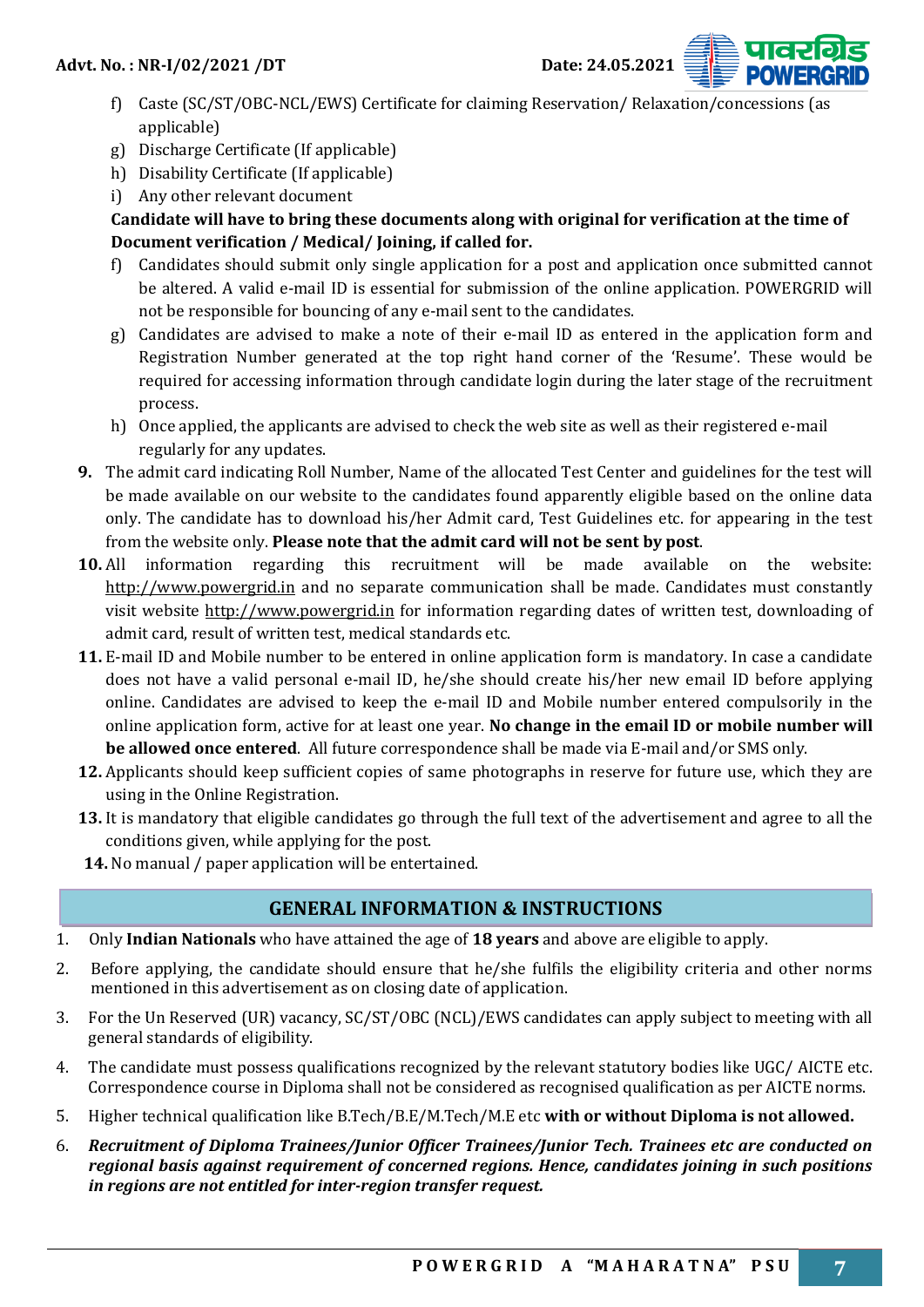

- 7. All eligibility qualification should be recognized and from a recognized Institution/Board/Council/ University. Wherever CGPA/OGPA/DGPA or Letter Grade in a degree/diploma is awarded, its equivalent percentage of marks must be indicated in the application form as per norms adopted by University/ Institute. Proof of norms adopted by the University/Institute to convert CGPA/OGPA/DGPA into percentage is to be submitted at the time of verification, if called for. In case the University/Institution does not have any scheme for converting CGPA into equivalent marks, the equivalence would be established by dividing the candidate's CGPA by the maximum possible CGPA and multiplying the result with 100.
- 8. Mere submission of application does not guarantee the adequacy of candidature for being considered for further selection process.
- 9. Management reserves the right to cancel/restrict/enlarge/modify/alter the recruitment/selection process, if need so arises, without issuing any further notice or assigning any reason thereafter.
- 10. The vacancies notified may vary and operation of panel will depend on requirement.
- 11. Candidature is liable to be rejected at any stage of recruitment/selection process or after joining, if any information provided by the candidate is not found in conformity with the criteria mentioned or if POWERGRID comes across any evidence/knowledge that the qualification, experience and any other particulars indicated in the application/other forms/formats are not recognized/false/misleading and/or amounts to suppression of information/particulars which should have been brought to the notice of POWERGRID.
- 12. All computations of eligibility criteria and other norms viz. Age, Qualification, etc., shall be as on closing date of online application. Date of issuance of final mark sheet shall be taken as the date of acquiring qualification.
- 13. Candidates selected in POWERGRID are liable to be posted anywhere in India and abroad.
- 14. Management reserves the right to raise or lower the qualifying standards in any stage of the selection process depending on availability of sufficient number of candidates.
- 15. Candidates working in Govt./PSU are required to produce "No Objection Certificate" at the time of Document verification.
- 16. SC/ST/PwD Candidates shall be reimbursed second class rail fare/bus fare by shortest route for to and fro travel for the purpose of appearing in test, on production of railway ticket/number/bus ticket for onward journey and self-attested copy of SC/ST/PwD certificate, restricted to distance between the address for communication and the nearest test centre.
- 17. Candidates claiming reservation under OBC (NCL) should belong to OBC-Non-Creamy Layer as on closing date of submission of online application.
- 18. Candidates belonging to OBC (NCL) category will have to submit latest OBC (NCL) certificate in proper format issued during FY 2021-2022.
- 19. All photocopies of documents (along with the application) submitted at the time of Document Verification, if called for, should be self-attested by the candidate. Candidates should retain sufficient number of same coloured size photograph as used in the online application for future use.
- 20. Candidates shall submit application for only ONE post as the Written Test shall be held on the same day for all the posts.
- 21. Legal jurisdiction will be NCT of Delhi in case of any cause / dispute.
- 22. Online application forms that are incomplete and without prescribed fee will be rejected straight away and no correspondence in this regard will be entertained.
- 23. Mere submission of application to POWERGRID does not guarantee the adequacy of candidature for being considered for further selection process.
- 24. There is no provision of re-checking / re-evaluation of Answer Sheets.
- 25. The candidature of the candidate at all stages of the selection process shall be provisional in nature.